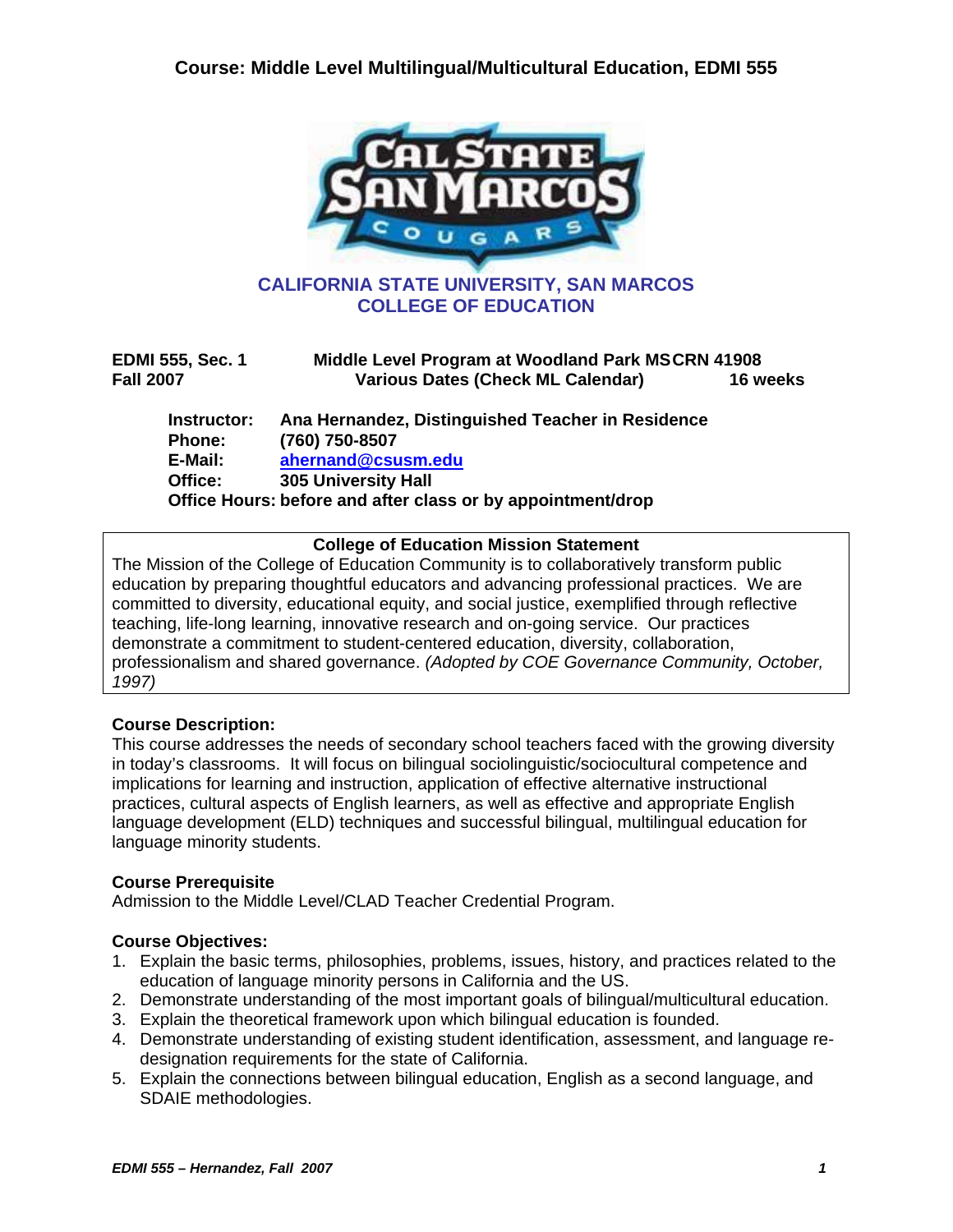- 6. Demonstrate understanding of multicultural education and the implications for curriculum, instruction, and educational policy.
- 7. Explain the meaning of culture, differentiated index, and the necessity for cultural convergence in schools.
- **8.** Use techniques to develop understand each individual student, create a more just & humane learning environment, & help students in their growth & development as human beings.

### **Required Texts**

Echevarria, J., Vogt, M., and Short, D. (2008). *Making Content Comprehensible for English Language*  Learners: The SIOP Model, 3<sup>rd</sup> Edition. Boston, MA: Allyn and Bacon.

Other articles/materials: Professor will provide additional articles to read in class or before a class session

Register for TaskStream Electronic Portfolio at www.TaskStream.com for your TPEs and TPAs

#### **ELD Standards For the 3rd class session, you will need to download and bring the ELD standards to class.**

CDE. (1998) *English-Language Development Standards for California Public Schools K-12.* Sacramento, CA*.* may be purchased in a soft-bound cover for \$12.50. Ordering Information or use link below for a free download. ELD Standards are also available on TaskStream.

| English Language Development, English Version - free download CA Dept. Ed. (PDF; 851KB; 93pp.) |
|------------------------------------------------------------------------------------------------|
|------------------------------------------------------------------------------------------------|

### **Authorization to Teach English Learners**

This credential program has been specifically designed to prepare teachers for the diversity of languages often encountered in California public school classrooms. The authorization to teach English learners is met through the infusion of content and experiences within the credential program, as well as additional coursework. Students successfully completing the program receive a credential with authorization to teach English learners. (*Approved by CCTC in SB2042 Program Standards – August 2002*).

### **Teacher Performance Expectation (TPE) Competencies**

The course objectives, assignments, and assessments have been aligned with the CTC standards for the Multiple and Single Subject(s) Credential. This course is designed to help teachers develop the skills, knowledge, and attitudes necessary to assist schools and district in implementing effective programs for all students. The successful candidate will be able to merge theory and practice in order to realize a comprehensive and extensive educational program for all students. The following TPE's are addressed in this course:

### **TPE 7: Teaching English Learners**

- Understanding and applying theories, principles, and instructional practices for English Language Development
- Understanding how to adapt instructional practices to provide access to the stateadopted student content standards
- Drawing upon student backgrounds and language abilities to provide differentiated instruction

### **TPE 15**: **Social Justice and Equity**

• Valuing socially equitable teaching, learning, and schooling in a variety of organizational settings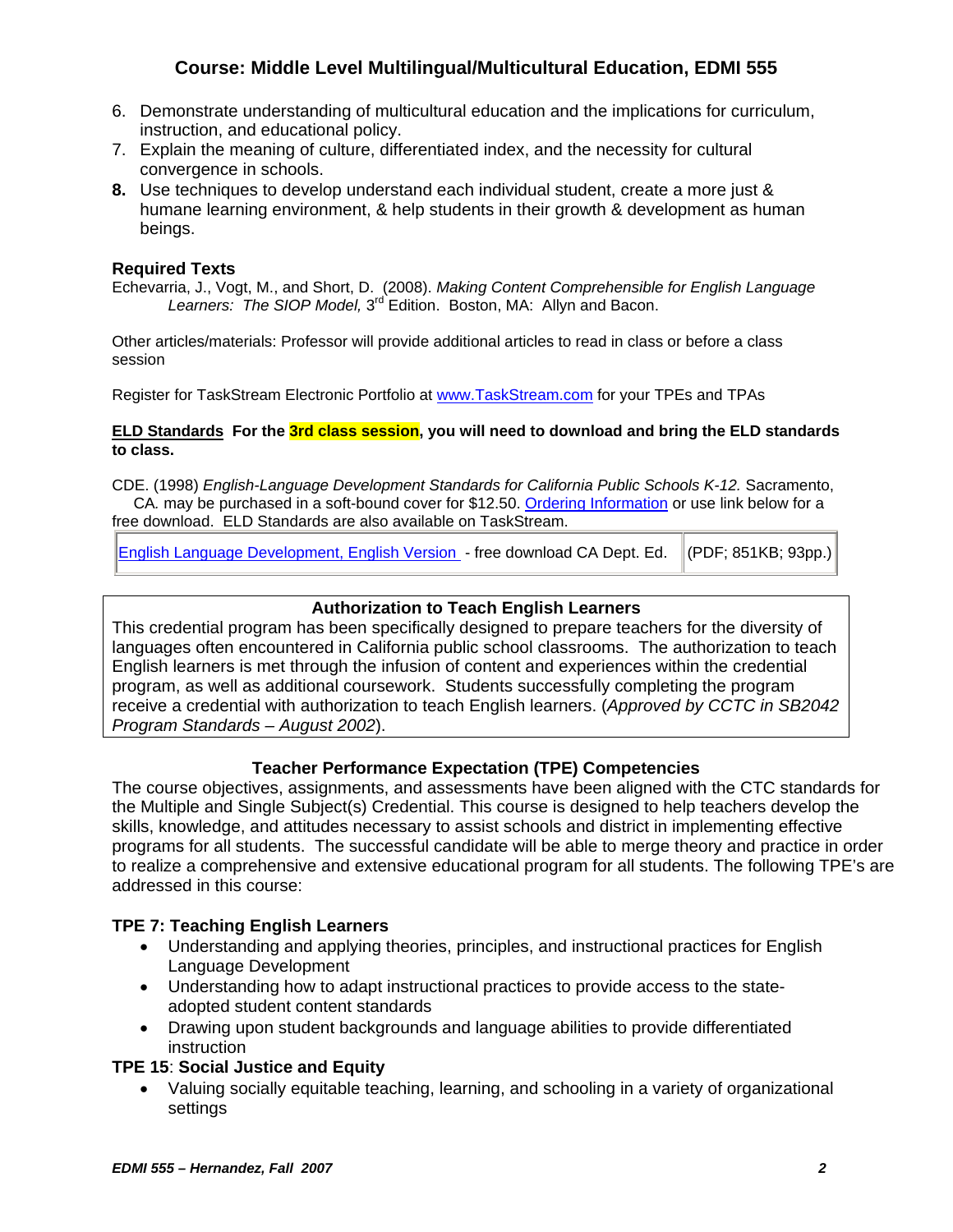- Incorporating pluralism and divergent perspectives on educating diverse students
- Democratizing public education to achieve social justice and equity

## **CAL STATE SAN MARCOS - College of Education Attendance Policy**

Due to the dynamic and interactive nature of courses in the College of Education, all students are expected to attend all classes and participate actively. At a minimum, students must attend more than 80% of class time, or s/he may not receive a passing grade for the course at the discretion of the instructor. **Individual instructors may adopt more stringent attendance requirements**. Should the student have extenuating circumstances, s/he should contact the instructor as soon as possible. (*Adopted by the COE Governance Community, December 1997*).

# **Attendance: Professionalism / Disposition**

Students are expected to have read assigned materials by the date indicated in the syllabus, and should be prepared to discuss readings individually or in variously structured groups. The degree of your engagement in these processes forms the basis for points assigned. Regular attendance and full participation are expected, therefore, the above College Attendance Policy is amplified as follows:

#### *If absent, please notify the instructor in writing (email) as soon as possible. Notification of absence does not warrant an excuse.*

- **1**. Missing more than 1 class meeting will result in the reduction of one letter grade.
- **2.** Arriving late/leaving early on more than 2 occasions will be equivalent to one absence.
- **3.** Illness and emergency circumstances will be considered/negotiated on a case-by-case basis.
- **4**. Student may negotiate to make up one absence.

Because this course is part of an accredited program that leads to professional certification, students are expected to demonstrate behavior consistent with a professional career. In particular students must:

### **Students with Disabilities Requiring Reasonable Accommodations**

Students with disabilities who require reasonable accommodations must be approved for services by providing appropriate and recent documentation to the Office of Disable Student Services (DSS). This office is located in Craven Hall 5205, and can be contacted by phone at (760) 750-4905, or TTY (760) 750-4909. Students authorized by DSS to receive reasonable accommodations should meet with their instructor during office hours or, in order to ensure confidentiality, in a more private setting.

### **CSUSM Academic Honesty Policy**

"Students will be expected to adhere to standards of academic honesty and integrity, as outlined in the Student Academic Honesty Policy. All written work and oral presentation assignments must be original work. All ideas/materials that are borrowed from other sources must have appropriate references to the original sources. Any quoted material should give credit to the source and be punctuated with quotation marks.

Students are responsible for honest completion of their work including examinations. There will be no tolerance for infractions. If you believe there has been an infraction by someone in the class, please bring it to the instructor's attention. The instructor reserves the right to discipline any student for academic dishonesty in accordance with the general rules and regulations of the university. Disciplinary action may include the lowering of grades and/or the assignment of a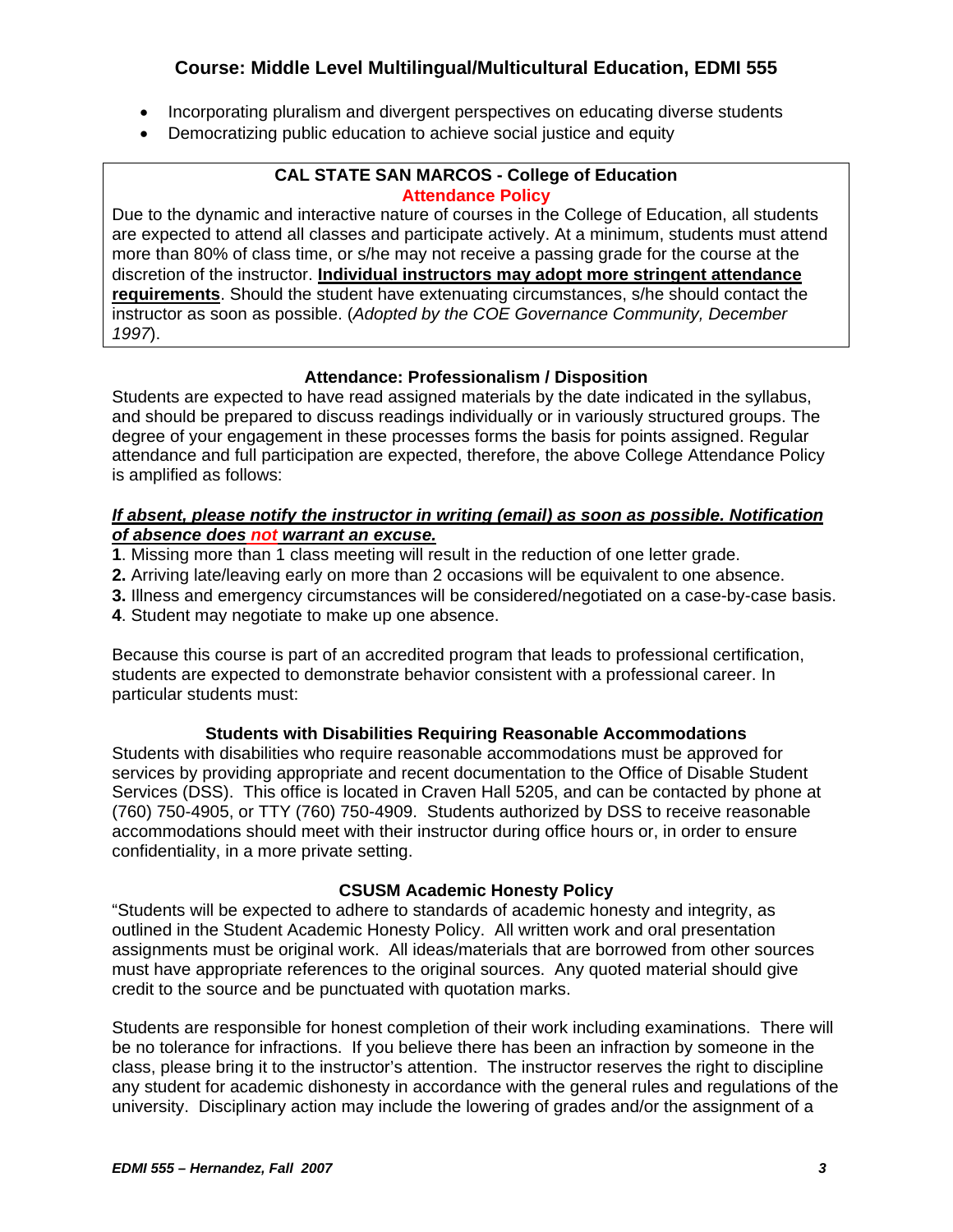failing grade for an exam, assignment, or the class as a whole." Incidents of Academic Dishonesty will be reported to the Dean of Students. Sanctions at the University level may include suspension or expulsion from the University.

#### **Plagiarism:**

As an educator, it is expected that each student will do his/her own work, and contribute equally to group projects and processes. Plagiarism or cheating is unacceptable under any circumstances. If you are in doubt about whether your work is paraphrased or plagiarized see the Plagiarism Prevention for Students website http://library.csusm.edu/plagiarism/index.html. If there are questions about academic honesty, please consult the University catalog.

#### **Appeals**

Every student has the right to appeal grades, or appeal for redress of grievances incurred in the context of any class. Disputes may be resolved informally with the professor, or through the formal grades appeal process. For the latter, consult Dr. Kelly, Associate Dean.

#### **Writing**

In keeping with the All-University Writing Requirement, all 3 unit courses must have a writing component of at least 2,500 words (approximately 10 pages). Writing requirements for this class will be met as described in the assignments. **Use the Cal State San Marcos Writing Center (Kellogg 1103),** www.csusm.edu/writingcenter**.** This support service is available to all students.

# **Course Requirements**

#### **1. Prepare before class and complete all assignments on time**.

It is important that students are well prepared for course sessions by completing the readings and assignments scheduled before the class meeting. Unless otherwise negotiated with the instructor, all assignments are to be handed in on the due date. **Assignments not handed-in on due date will lose 10% of earned credit per day.** Assignments should be typed and double-spaced (yes, including the reading reflections). Students who wish to revise an assignment must negotiate the requirements of the revision and appropriate timeline to resubmit the work with the instructor. If you are absent when an assignment is due, you may submit the work via email, so that it is not counted late. Receipt of the assignment will be returned by the instructor.

#### **2. Use class time effectively.**

Take appropriate individual responsibility for your own learning in a democratic, collaborative, and reciprocal-learning environment. *Refrain from using laptops and other electronic devices for personal use during class.* The use of computers is strictly for our class purposes and when deemed appropriate. Must have laptops closed during all presentations as a courtesy to the presenters.

#### **3. Interact professionally and collaborate responsibly with your colleagues**.

Teacher education is a professional preparation program and students will be expected to adhere to standards of dependability, respect, academic honesty, and writing achievement. All students are expected to participate in class activities and demonstrate reflective learning. Students who do not attend a class session, or do not participate in class activities will not receive attendance and participation points for that session.

#### **Course Requirements**

| • Attendance, Participation, & Professional Disposition | 15 points |
|---------------------------------------------------------|-----------|
| • Reading Reflections / ELD Standards                   | 12 points |
| • ELD / SDAIE Lesson Observation & Write-up             | 15 points |
| • Multicultural Resources / Lesson Plan                 | 25 points |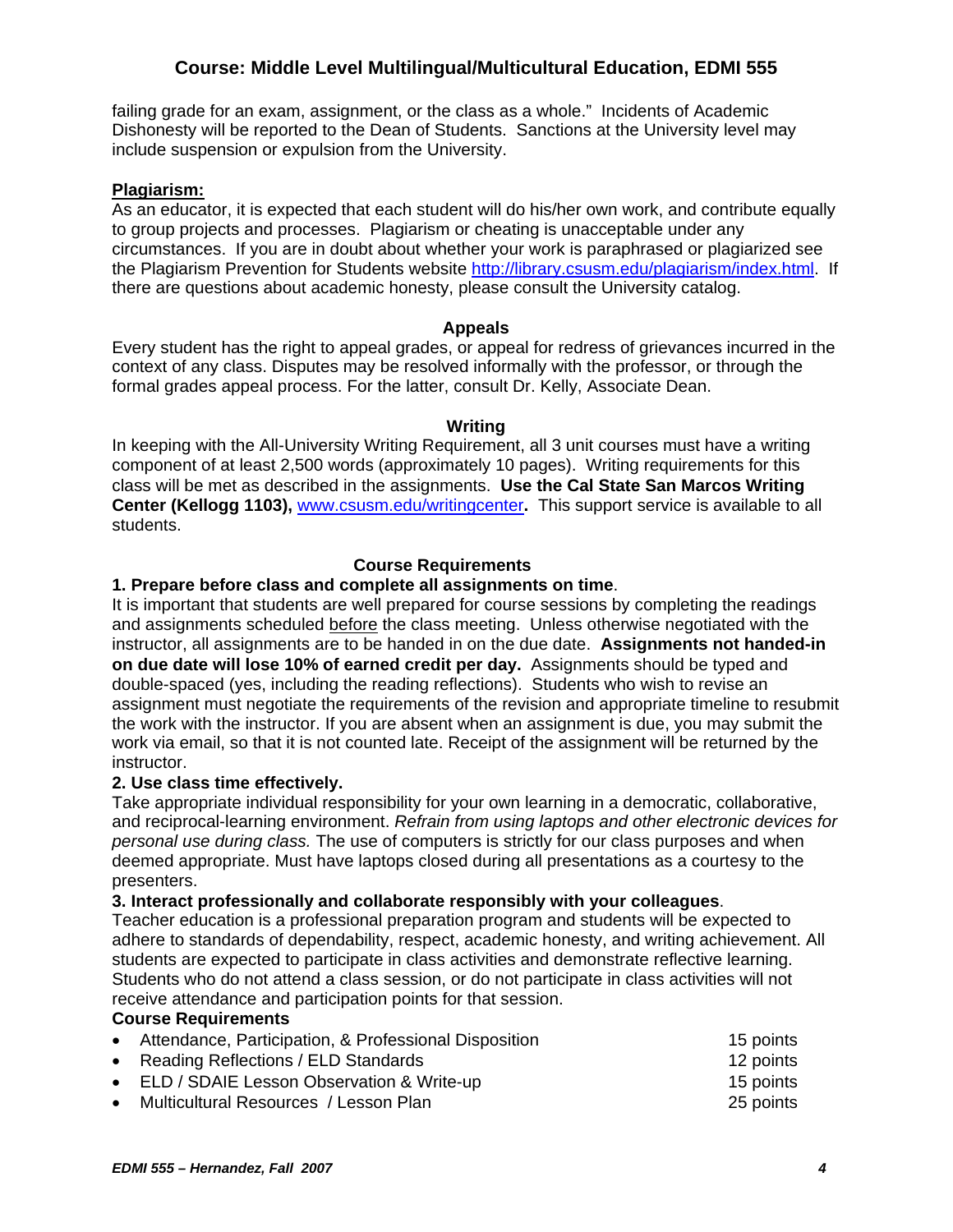• SDAIE "Unit" Plan (Critical Assessment Plan) 25 points

**Grading** 

• Reflective Statements for TPE 7 &15 with artifacts attached (SDAIE Unit plan) 8 points (TPE must be on TaskStream to receive points) \_\_\_\_\_\_\_\_\_\_\_\_\_\_\_

87 - 89 B+ 77 – 79 C+

#### **Course Assignment Descriptions**

Note: The following is a concise explanation of tentative assignments for this course. Detailed instructions and rubrics for course assignments will be provided in class. If there is a strong possibility that the instructor needs to modify some of these assignments to meet the needs of the class, all students will be kept aware of any changes well in advance of any due date.

### **1. Attendance, Punctuality, & Class Participation 15 points**

It is important that students are well prepared for course sessions and participate in activities and assignments. At a minimum, students must attend more than 80% of class time, or s/he **may not receive a passing grade** for the course at the discretion of the instructor. Should the student have extenuating circumstances, s/he should contact the instructor as soon as possible. *Notification of absence does not warrant an excuse.*

The purpose of these writings are to provide background information, feedback or progress on your experiences with ELLs, as well as a context for our class topics & discussions. Provide an honest description, explain your point of view, and pose questions related to the work you are doing related to second language learners. More explicit directions with a rubric for grading your work will be shared in class. Paper should be typed, double space, 1-2 pages in length. Work will be submitted to the instructor in class on the due date. Late reflections will be marked down.

### **3. ELD / SDAIE Lesson Observation** *15 points*

For this assignment you will (Part 1) *observe* an ELD or SDAIE lesson at your student teaching school site. You will collect and document evidence of any instructional modifications made during the lesson to provide comprehensible input, build background knowledge, scaffold instruction, address content & language objectives, build vocabulary, adapt the materials/curriculum, and provide student interaction for English learners in the class. Please use the checklist in your *SIOP Textbook* on pages 228-230 to guide you. (Part 2) In your *writeup* explain your observations and discuss how (if necessary) you would modify the lesson and/or activities observed in light of the information and knowledge gained in the course and your *SIOP Textbook*. Please structure your write-up as follows:

- (1) use *SIOP* checklist during your observation and attach to your write-up
- (2) state program (bilingual, sheltered inst., structured immersion, etc.), , grade level, & content/subject
- (3) describe how teacher used SDAIE strategies during the lesson
- (4) describe how students were engaged and used second language in the lesson/activities
- (5) explain if the lesson observed used effective SDAIE strategies, or explain how you would modify the lesson/activities to better serve the needs of the ELLs
- (6) proofread: spelling, grammar & punctuation; length 3-5 pages maximum
- (7) submit your observation tool and write up on due date to instructor in class

## **2**. **Reflections 12 points (6 points each)**

#### Total 100 points

95 – 100 A 83 – 86 B 73 – 76 C 60-69 D 90 – 94 A- 80 – 82 B- 70 – 72 C- 59 or lower F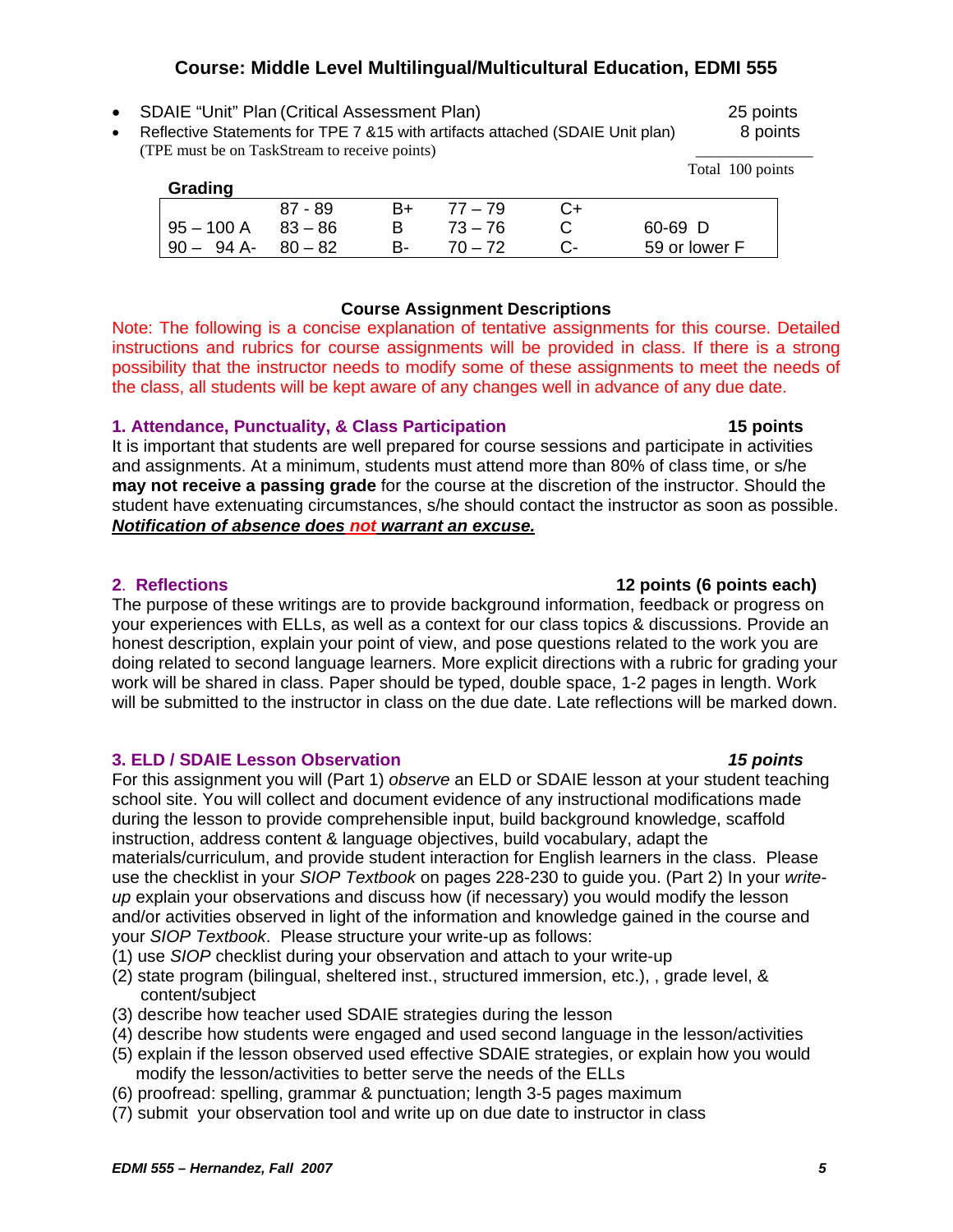More information on the criteria and expectations of this assignment will be explained in detail in class. A rubric will be shared for scoring this assignment. Late work will be marked down.

# **4. Multicultural Resources / Lesson Plan 25 points**

You will have the opportunity to collect multicultural resources (books, websites, text sets, etc.), and develop a lesson plan based on the resources and rooted in social justice and equity for high school students. *This assignment must address TPEs 7 and 15.* The following questions should help guide your selection of multicultural resources:

- Does this resource provide English learners access to the core curriculum & ELD language objectives?
- Does this resource help scaffold instruction to attain the content standard in an equitable classroom?
- Does this resource promote social justice and equity?
- Does this resource help your students see themselves & feel as if they are part of the culture of the school?
- How well do all the resources relate/connect to the multicultural theme, content standards, and relate to one another?

The required elements of the assignment are:

- 1. Choose multicultural resources that address appropriate proficiency and content area knowledge for high school students. Try to find resources that are bilingual (English and another language).
- 2. Write and present a lesson plan that clearly delineates how every student will be a successful learner by providing universal access to diverse students (e.g., gifted, English learners, special needs, non-readers, poor readers).

### **5. SDAIE Unit Plan 25 Points**

### **Critical Assessment Task (CAT)**

For this assignment you will apply the SDAIE methodologies and principles discussed in class and explained in your *SIOP* Textbook to create a SDAIE "unit plan" appropriate for English Language Learners at various proficiency levels (*you must address at least 3 ELD levels*). You may work in a group of 2-4 students to create the unit and calendar. Together you will design a 4 week interdisciplinary approach for an in depth thematic study of lessons/activities. Each group member will then write out his/her own SDAIE lesson plans as part of the "unit" for his/her content area. The "unit" is defined as a one week (5 day) development of lessons/activities, which includes one complete SDAIE lesson plan for Monday as stated below, followed by descriptions of activities, differentiated instruction, and assessments related to the main lesson for the following days of the week (Tuesday-Friday). Reminder: SDAIE strategies are used to teach English to second language learners through the use of content instruction. Our goal is to teach both, English & content. **Technical Assistance**: we will dedicate part of our class sessions to work on the unit plan in your groups and apply what you have learned from the readings, class discussions, and SDAIE observation lesson. As part of your professional disposition grade for the class, you are expected to attend all working sessions and actively participate. Please, bring your SIOP Textbook, notes/drafts, standards, and resources in order to use class time effectively. *This assignment must address TPEs 7 and 15.* **IMPORTANT: All work due on day of presentations.**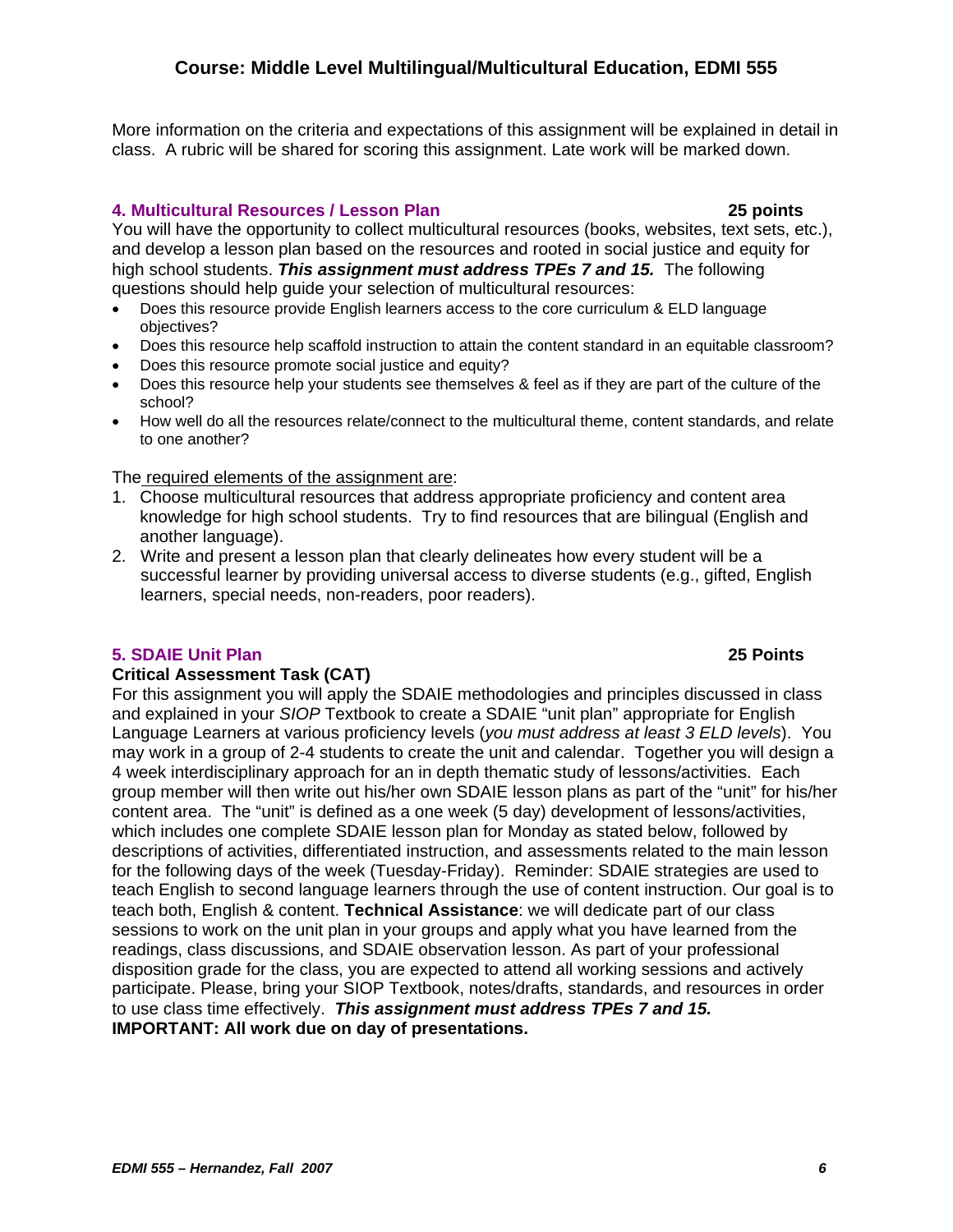#### **SDAIE Unit Plan must include the following:**

#### **Part 1 – Calendar**

Group will develop a monthly calendar of lessons and activities to incorporate their subject area instruction in an interdisciplinary thematic approach. A well coordinated calendar will develop a clear plan of topics/activities for each subject area with an integration of assessments.

#### **Part 2** – **Main Lessons**

Each member will write up a main lesson for his/her content area unit and a statement on how you met your TPEs with this SDAIE Unit Plan.

#### **Part 3** – **Follow-up Lessons**

Each member will write out 4 short follow-up lessons for the main lesson of the unit (SDAIE strategies, activities, differentiated instruction, and assessments related to the 3 levels of ELD).

#### **Part 4** – **Presentations**

Each group will have 15-20 minutes to present activity highlights of their SDAIE Unit Plan*.*  Presentation is vivid, engaging, and incorporates use of visual aids.

More information on the criteria and expectations of this assignment will be explained in detail in class. A rubric will be shared for scoring this assignment. Late work will be marked down.

### **6. TPEs 7 & 15 Reflective Statements and Artifacts 8 points**

This course requires that you address the TPEs listed above for your *TaskStream Electronic*  **Portfolio**. Write a cogent reflective essay of approximately 250-350 words. The reflection provides evidence that you have met TPEs 7 & 15. The TPEs are to be submitted, responded to, and archived via TaskStream with your SDAIE Lesson Plan as the main artifact (Critical Assessment Task). In addition to the unit plan, you may attach other artifacts which also support your TPEs.

Each TPE reflective statement must include a paragraph for each of the following (COE format):

- 1. a description of the teacher candidate's learning with respect to the specific TPE being addressed (refer to *TPEs-at-a-Glance with Salient Features http://lynx.csusm.edu/coe/fieldExperience/index.asp* )
- 2. an analysis of how the attached artifact is evidence of that learning
- 3. a reflection describing personal significance of this learning, next steps in the journey toward continuing to meet this TPE, and how it will make you a highly qualified teacher

Please be succinct in your writing; more is NOT better. State your ideas clearly and keep them grounded in the evidence of your learning as represented by your artifacts. When you submit your TPE responses, you will receive feedback from the instructor that asks for revisions or says that you are "done." You will not get full credit for this assignment if you are asked to revise and you do not. Please continue to check your Taskstream portfolio until the instructor says you are done with each TPE response for the course. More information on the criteria and expectations of this assignment will be explained in detail in class. A rubric will be shared for scoring this assignment. Late work will be marked down.

### For Technology Assistance:

### http://lynx.csusm.edu/coe/eportfolio/index.asp

This will take you to the CSUSM COE website where you can get help with how to create your electronic portfolio and information on the required elements.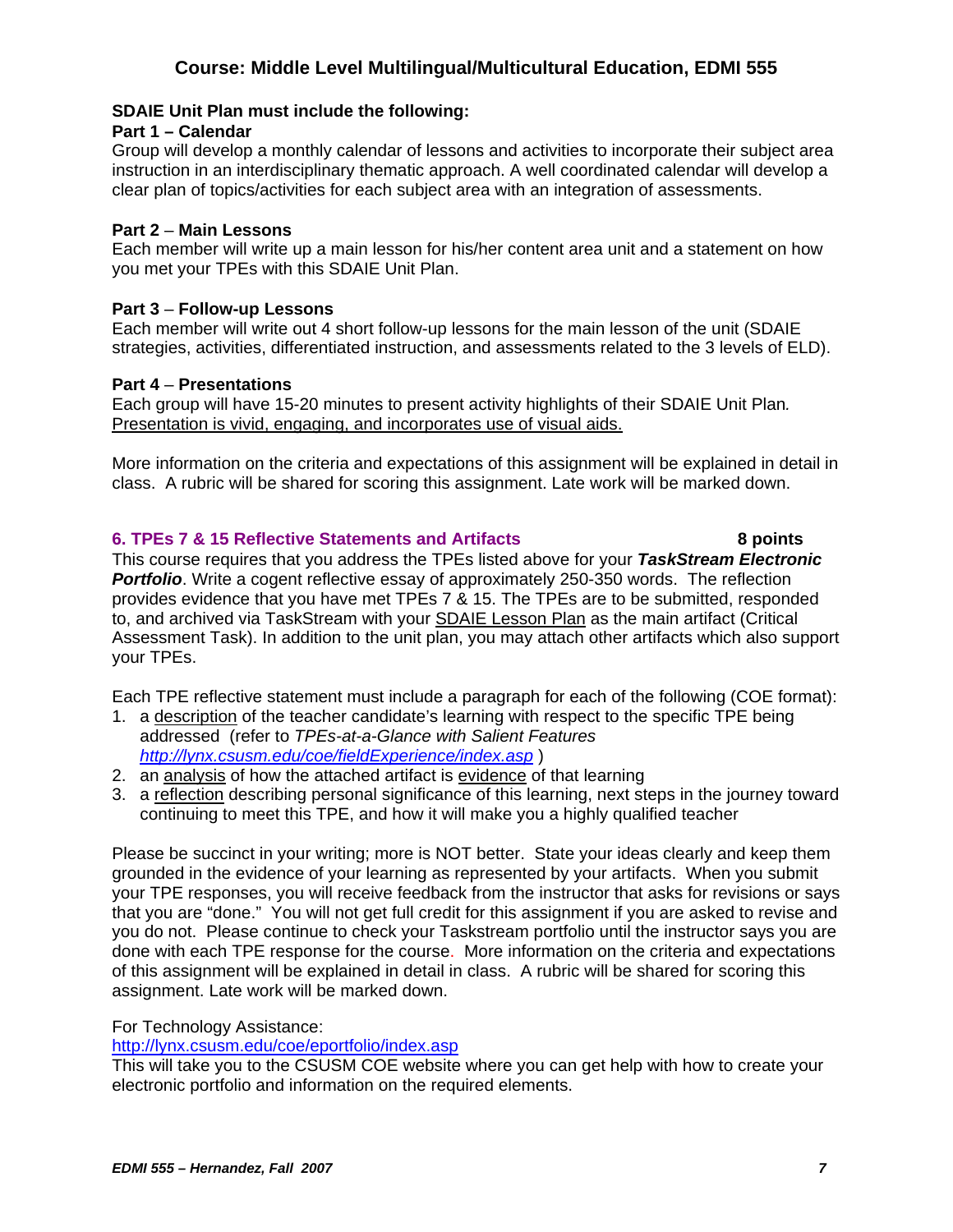http://www.taskstream.com

This is the TaskStream home page where you will register for TaskStream and return to when working on your electronic portfolio

**Technology: Student Help Desk 750-6505**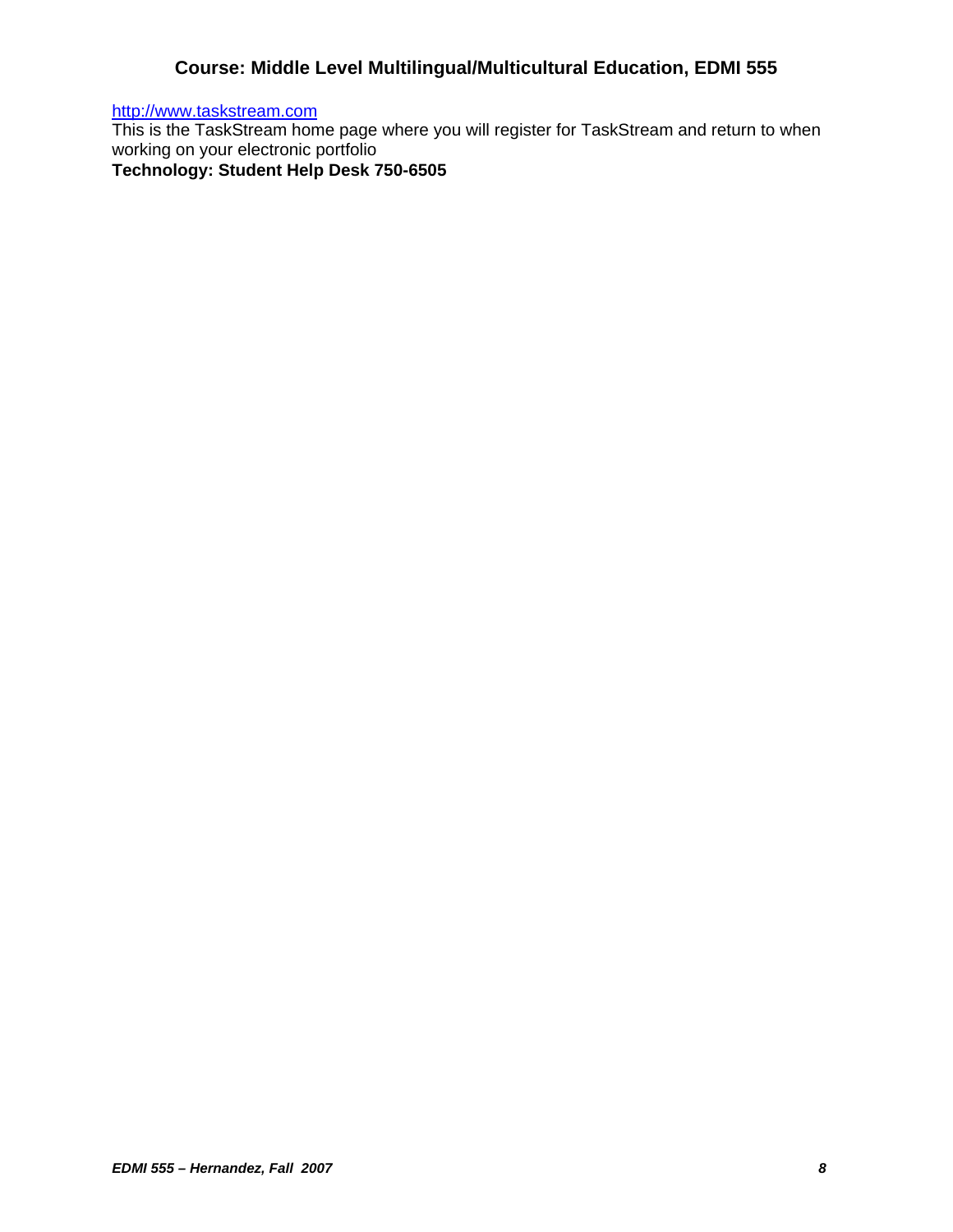# **Course Outline**

**Tentative Timeline Subject to Change Pending on "Teachable" Moments. Syllabus may be modified at any time in response to the needs & interests of the class. As I like to take advantage of the strengths and challenges that each individual class may have, there may be revisions on how the readings will progress. I will keep everyone well-informed of any changes of dates, additional articles, or deletions.**

| <b>Date</b>    | <b>Topic</b>                                                      | <b>Assignment</b>                              |
|----------------|-------------------------------------------------------------------|------------------------------------------------|
| Session 1      | <b>Community of Learners/ Valuing Cultural Identity</b>           | Textbook - SIOP Model:                         |
| Mon., Aug. 30  | Introduction / Overview / Syllabus<br>$\bullet$                   | Ch. 1 "Sheltered Instruction"                  |
| 12:45-3:30     | Explain Reflection Assignment (due 9/4)<br>$\bullet$              |                                                |
|                | Who are English Language Learners?<br>$\bullet$                   | Bring copy of syllabus and your ideas,         |
|                | Linguistically, culturally, demographically<br>$\circ$            | issues/concerns, questions on how to best meet |
|                | Classroom culture & teacher's role<br>$\Omega$                    | your needs in regards to teaching ELLs.        |
|                | Where I come fromLesson Demonstration<br>٠                        |                                                |
| Session 2      | <b>Supporting Second Language Acquisition</b>                     | Textbook - SIOP Model:                         |
| Tues., Sept. 4 | <b>Theoretical Frameworks</b><br>$\bullet$                        | Ch. 2 "Lesson Preparation"                     |
| 9:00-11:45     | Types of Programs (Goals, Designs)<br>$\bullet$                   | Ch. 3 "Building Background"                    |
|                | SDAIE - Lesson preparation & background knowledge<br>$\bullet$    |                                                |
|                | <b>Teacher Scenarios</b><br>$\bullet$                             | Due: "Where I Come From Poem"                  |
|                | Olsen, "Learning English"<br>$\bullet$                            | <b>Due: Reflection 1</b>                       |
| Session 3      | Techniques, Strategies, & Linguistic Needs                        | Textbook - SIOP Model:                         |
| Fri., Sept. 7  | SDAIE - Comprehensible input<br>$\bullet$                         | Ch. 4 "Comprehensible Input"                   |
| 12:45-3:30     | SDAIE - Strategies for Reading & Writing in a Second<br>$\bullet$ | Ch. 5 "Strategies"                             |
|                | Language                                                          |                                                |
|                | Teaching scenarios<br>$\bullet$                                   | Due: Download & bring ELD Standards @ CDE      |
|                | English Language Development Standards<br>٠                       | Website                                        |
|                | Proficiency levels<br>$\circ$                                     |                                                |
|                | Content areas<br>$\circ$                                          |                                                |
| Session 4      | <b>Informing Instructional Decisions</b>                          | Textbook - SIOP Model:                         |
| Mon., Sept. 17 | Matching Students with Program Placement<br>$\bullet$             | Ch. 6 "Interaction"                            |
| 9:00-11:45     | Home Language Survey<br>$\circ$                                   | Ch. 7 "Practice/Application"                   |
|                | Student Identification & Placement<br>$\circ$                     |                                                |
|                | <b>CELDT Assessment &amp; Results</b><br>$\circ$                  |                                                |
|                | SDAIE - Interaction & Grouping                                    |                                                |
|                | SDAIE - Practice & Application<br>$\bullet$                       |                                                |
|                | Teaching scenarios<br>$\bullet$                                   |                                                |
|                | Explain "Multicultural Lesson Plan" (due 9/27)<br>٠               |                                                |
| Session 5      | <b>From Theory into Practice</b>                                  | Textbook - SIOP Model:                         |
| Tuesday        | SDAIE - Lesson Delivery<br>$\bullet$                              | Ch. 8 "Lesson Delivery                         |
| Sept. 18       | <b>Teaching Scenarios</b><br>٠                                    |                                                |
| 9:00-11:45     | SIOP - Sheltered Instructional Observation Protocol<br>$\bullet$  |                                                |
|                | Closing the GAP on Student Performance<br>$\bullet$               |                                                |
|                | Freeman/Freeman, "Older English Learners"<br>$\circ$              |                                                |
|                | Writer's Workshop - MC Lesson Plan<br>$\bullet$                   |                                                |
|                | Student Conferences with instructor<br>$\Omega$                   |                                                |
|                | Explain Reflection Assignment (due 10/5)                          |                                                |
| Session 6      | <b>Assessing Learning to Guide Instructional Practices</b>        | Textbook - SIOP Model:                         |
| Friday         | SDAIE - Formal & Informal Assessments<br>$\bullet$                | Ch. 9 "Review & Assessment"                    |
| Sept. 21       | <b>Accountability Systems</b><br>$\bullet$                        |                                                |
| 9:00-11:45     | Teaching scenarios<br>$\bullet$                                   |                                                |
|                | Writer's Workshop - MC Lesson Plan<br>$\bullet$                   |                                                |
|                | Student Conferences with instructor<br>$\circ$                    |                                                |
|                | Explain SDAIE/ELD Lesson Observation" (visit 9/24)<br>٠           |                                                |
|                | Explain Write-up of Observation (due 10/2)<br>$\bullet$           |                                                |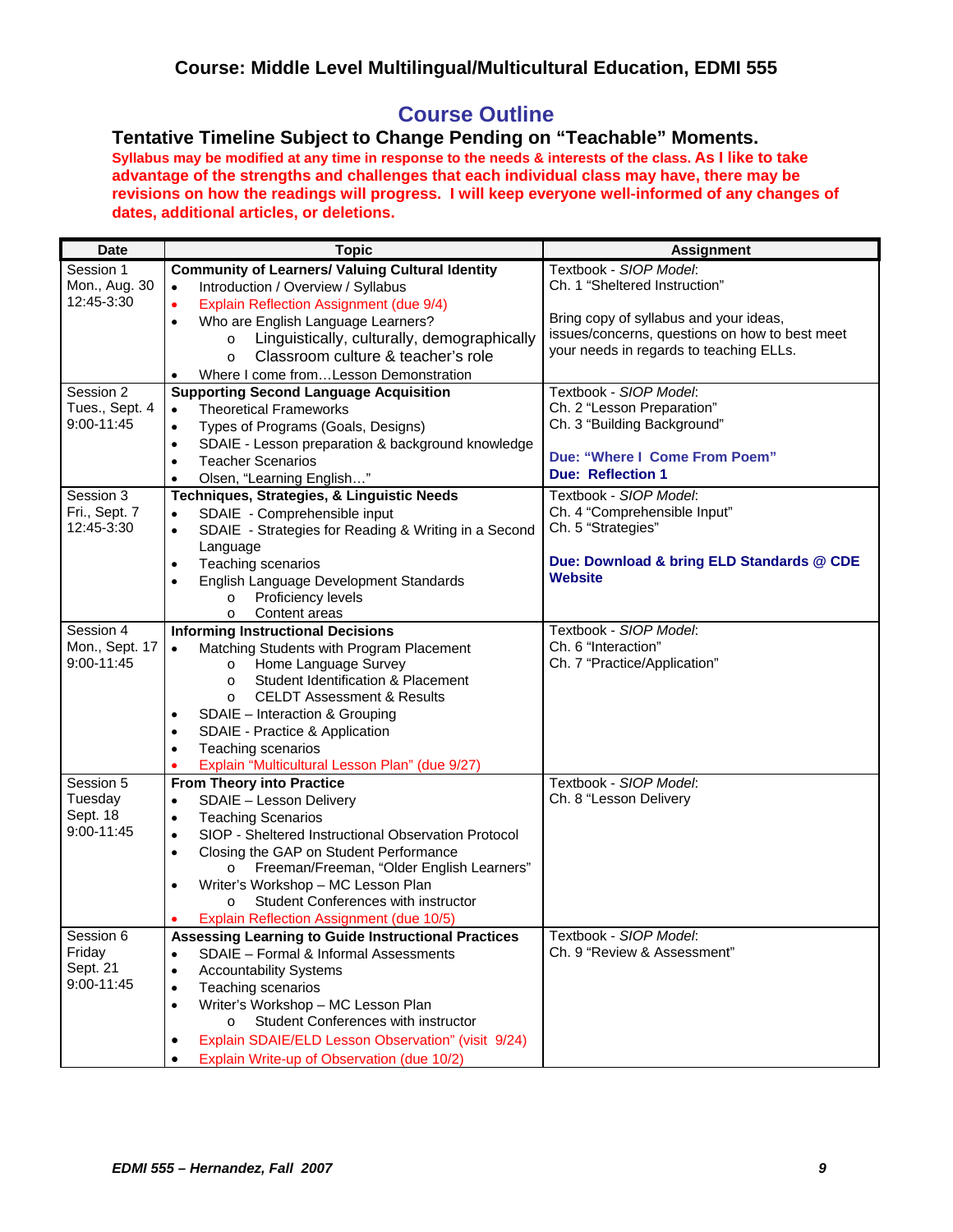| Session 7<br>Mondav<br>Sept. 24<br>9:00-11:45    | <b>SDAIE/ELD Lesson Observation</b><br>(Visitation pending on confirmed day & time from school<br>site. We need to be flexible.)                                                                                                                                                                                                                                                                                       | Bring your SIOP Observation Tool and take notes.                                                                                  |
|--------------------------------------------------|------------------------------------------------------------------------------------------------------------------------------------------------------------------------------------------------------------------------------------------------------------------------------------------------------------------------------------------------------------------------------------------------------------------------|-----------------------------------------------------------------------------------------------------------------------------------|
| Session 8<br>Tuesday<br>Sept. 25<br>12:25-3:30   | <b>Instructional Strategies to Empower Students</b><br>Debrief/Discuss ELD/SDAIE Observations<br>$\bullet$<br>Cognitive Academic Language Learning Approach<br>$\bullet$<br>(CALLA) for Content Instruction<br>Reading & writing across the curriculum<br>$\bullet$<br>Scarcella, "Academic English"<br>$\bullet$<br>Writer's Workshop - MC Lesson Plan<br>$\bullet$<br>Student Conferences with instructor<br>$\circ$ | Hernandez, "Making Content Comprehensible"                                                                                        |
| Session 9                                        | <b>Promoting Multicultural Resources</b>                                                                                                                                                                                                                                                                                                                                                                               | Textbook - SIOP Model:                                                                                                            |
| Thursday<br>Sept. 27<br>9:00-11:45               | Presentations<br>$\bullet$<br>Explain & plan "SDAIE Unit Plan" (due 10/15 or<br>$\bullet$<br>10/16)<br>Writer's Workshop - SDAIE Unit Plan<br>$\bullet$                                                                                                                                                                                                                                                                | <b>Due: Multicultural Lesson Plans</b>                                                                                            |
| Session 10                                       | <b>Special Education Issues Regarding ELLs</b>                                                                                                                                                                                                                                                                                                                                                                         | Textbook - SIOP Model:                                                                                                            |
| Tuesday                                          | SDAIE - Special Ed.<br>$\bullet$                                                                                                                                                                                                                                                                                                                                                                                       | Ch.10 "Special Ed. and ELLs"                                                                                                      |
| Oct. 2<br>12:45-3:30                             | Explain TPEs 7 & 15 Statements (Drafts due 10/8,<br>$\bullet$<br>posted by 10/9)<br>Writer's Workshop - SDAIE Unit Plan<br>$\bullet$                                                                                                                                                                                                                                                                                   | <b>DUE: ELD / SDAIE Observation Write-up</b>                                                                                      |
|                                                  | Student Conferences with instructor<br>$\circ$                                                                                                                                                                                                                                                                                                                                                                         |                                                                                                                                   |
| Session 11<br>Friday<br>Oct. 5<br>$9:00 - 11:45$ | <b>Beyond our Classrooms</b><br>Involving Parents, Families, and Communities<br>$\bullet$<br><b>Border Pedagogy</b><br>$\bullet$<br><b>ELLs' Schooling Experiences</b><br>$\bullet$<br>Rubinstein-Avila, "Conversing with Miguel"<br>$\circ$<br>Portraits of migrant families<br>$\bullet$<br>Writer's Workshop - SDAIE Unit Plan<br>$\bullet$<br>Student Conferences with instructor<br>$\Omega$                      | Valdes, "Language & Immigrant Children"<br>Quezada, et.al, "Latino Parents"<br><b>DUE: Reflection 2</b>                           |
| Session 12                                       | <b>Politics of Second Language Learning</b>                                                                                                                                                                                                                                                                                                                                                                            | Crawford, "Disaster at the Polls," & Prop. 227                                                                                    |
| Monday<br>Oct. 8<br>9:00-11:45                   | Historical Overview of Bilingual Education<br>$\bullet$<br>Social, Political, & Legal Foundations<br>$\bullet$<br><b>Current Political Challenges &amp; Legal Mandates</b><br>$\bullet$<br>Writer's Workshop - SDAIE unit plan<br>$\bullet$<br>Revise & edit with peers/instructor<br>$\circ$                                                                                                                          | Due: Draft Copy of TPE 15 Reflective Statement<br>to instructor today                                                             |
| Session 13                                       | Writer's Workshop: utilize time effectively to finish                                                                                                                                                                                                                                                                                                                                                                  | Due: Post Final copy of TPEs 7 & 15 Reflective                                                                                    |
| Tuesday<br>Oct. 9<br>9:00-11:45                  | your SDAIE Unit Plan and TPEs 7 & 15 Statements.<br>Writer's Workshop - Revise/edit unit plan<br>$\bullet$<br>o Student Conferences with instructor                                                                                                                                                                                                                                                                    | <b>Statements with all corrections &amp; artifacts on</b><br>TaskStream. Ask for my feedback to receive<br>credit for assignment. |
| Session 14<br>Monday                             | <b>Achieving Social Justice for ELLs</b><br>Presentations<br>$\bullet$                                                                                                                                                                                                                                                                                                                                                 | Due: SDAIE Unit Plan, if you present today<br>Due: Final copies of TPEs 7 & 15 on TaskStream                                      |
| Oct. 15<br>9:00-11:45                            |                                                                                                                                                                                                                                                                                                                                                                                                                        |                                                                                                                                   |
| Session 15                                       | <b>Achieving Social Justice for ELLs</b>                                                                                                                                                                                                                                                                                                                                                                               | Due: SDAIE Unit Plan, if you present today                                                                                        |
| Tuesday                                          | Presentations<br>$\bullet$                                                                                                                                                                                                                                                                                                                                                                                             |                                                                                                                                   |
| Oct. 16<br>12:45-3:30                            | <b>Course Evaluations</b><br>$\bullet$                                                                                                                                                                                                                                                                                                                                                                                 |                                                                                                                                   |
|                                                  | Enjoy Student Teaching! ©                                                                                                                                                                                                                                                                                                                                                                                              |                                                                                                                                   |

#### **REMINDERS:**

We will dedicate (as needed) part of our sessions to work on our assignments in class. As part of your professional disposition grade for the class, you are expected to attend all workshop sessions, come prepared, and actively participate. Please, bring your *SIOP* Textbook, notes/drafts, standards, and resources in order to use class time effectively.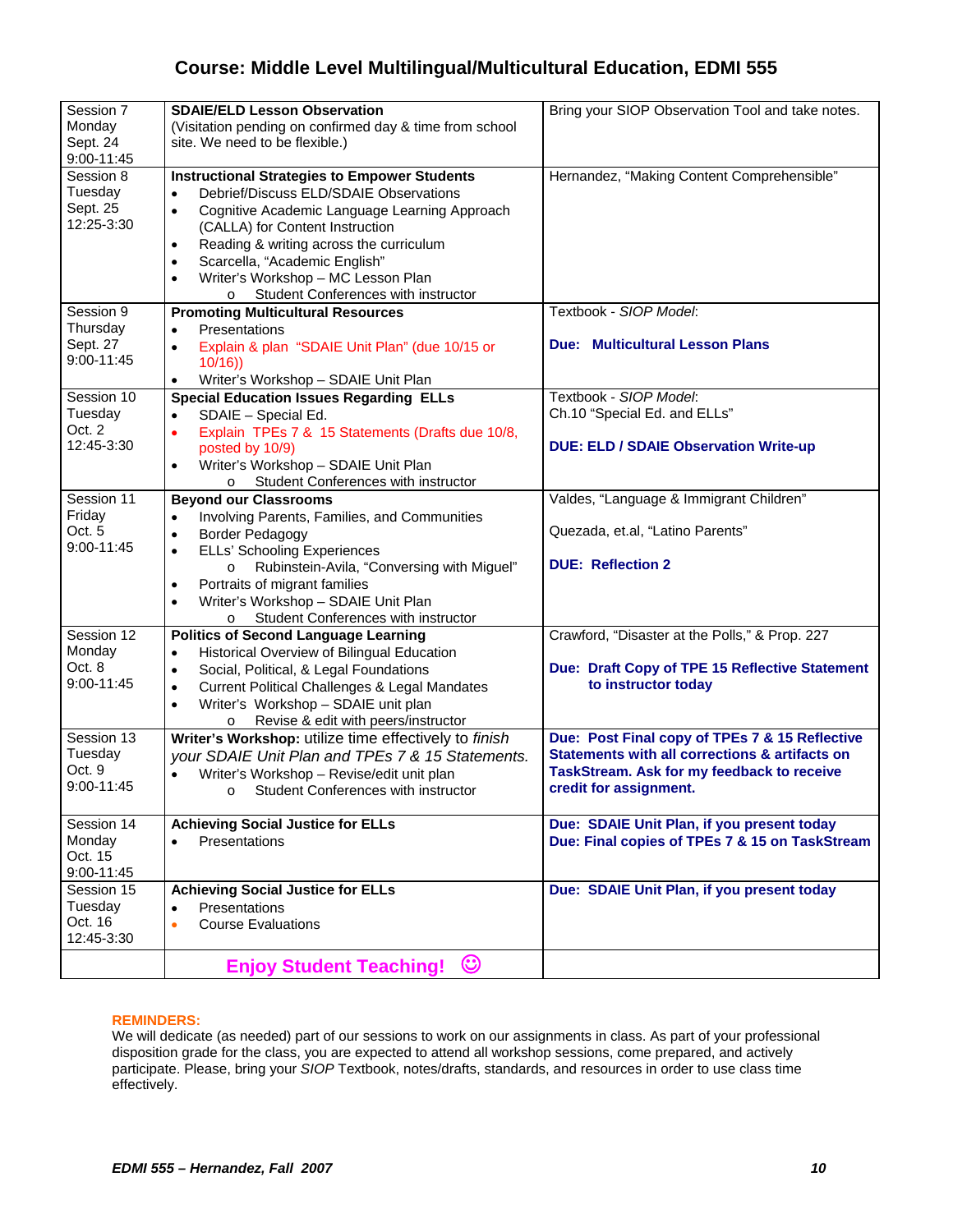Please, come well prepared for course sessions by completing the readings and assignments scheduled before the class meeting. **Hard copies of all assignments are to be handed in on the due date in class.** 

**Note that you will begin student observations at Woodland Park MS while you are still attending classes. We will also use our class time to debrief your observations & experiences with ELLs.**